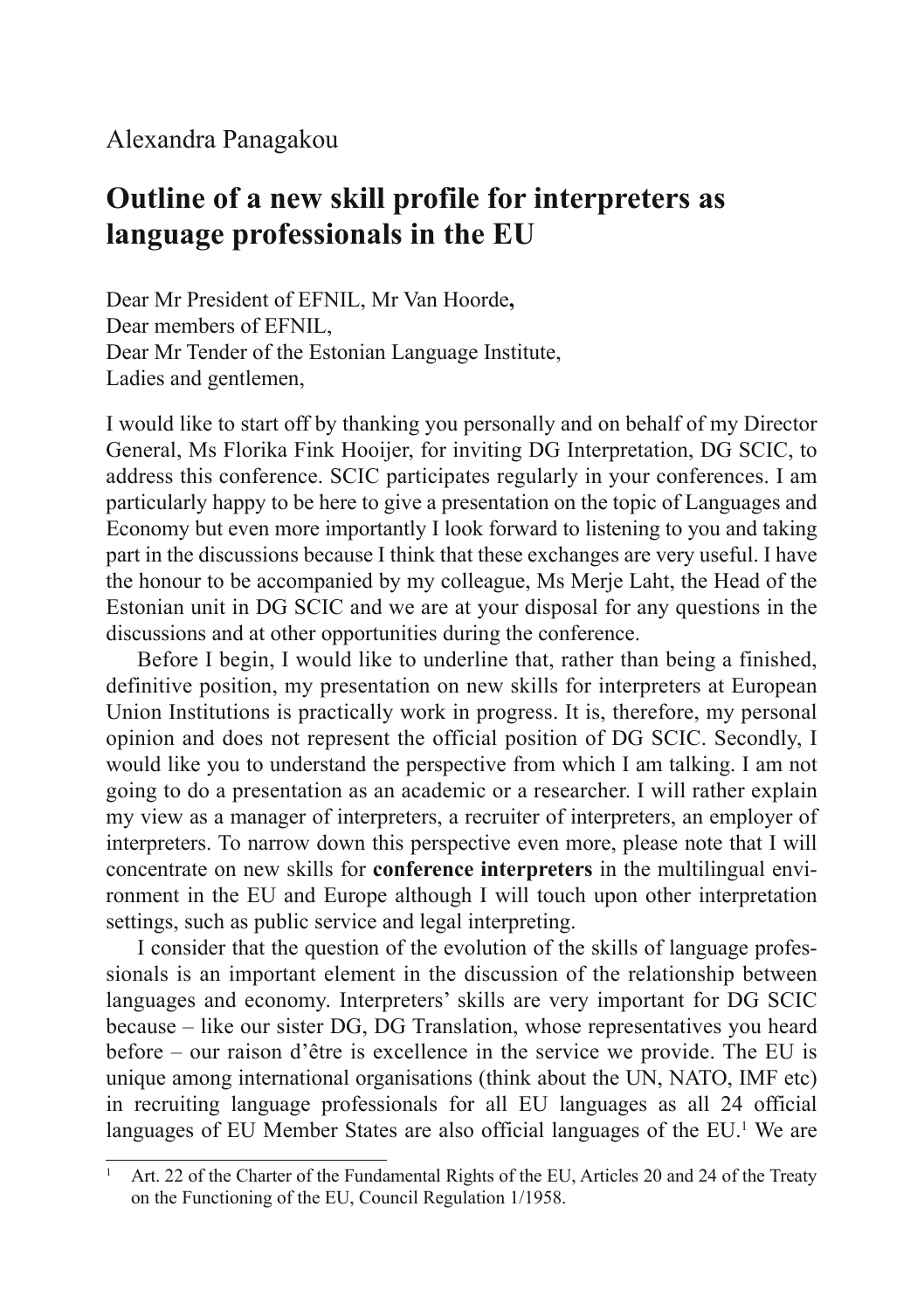accountable to European taxpayers, who actually fund us, to provide excellent interpretation services for the European Commission. It is DG SCIC's interpreters who work at all the meetings the Commission runs as the executive body of the EU (in order, for instance, to agree on how to implement EU legislation or to check whether European funds were well used). DG SCIC's interpreters also interpret at the meetings of the Council of Ministers (one of the two legislators in the EU) and so contribute to the creation of EU laws which apply to our daily lives as EU citizens, but also at the meetings of the European Council (when you see the leaders and Heads of State meeting in Brussels, a historic meeting is actually taking place next week as you know) it's my colleagues, DG SCIC's interpreters, who provide the interpretation. In fact, Merje will be in the booth there next week.

Secondly, I consider that the discussion about new skills is necessary because the interpreters' working environment, the meetings where we work, are changing. Mr Kelam has just described a meeting where 40 speeches were given in different languages in the space of two hours! This is a new way of taking the floor and speaking at a meeting or a conference. As meetings change, our customers' expectations of what interpreters should do are also changing. As I said, we are committed to excellence. So, we have the obligation to provide excellence in the challenging new professional environment as well.

Referring to new skills as a concept does not mean that what we have traditionally used as the basis of our recruitment process is not necessary any more. Far from it. Interpreters always need to be able to interpret the message, the meaning, the ideas of the speaker from a number of languages (in a system with 24 official languages) into what we call, technically, their active language, which is usually their mother tongue. For instance, when I worked as an interpreter full time I worked from seven languages into Greek. Interpreters need to analyse the message fast, find ways to synthesise, anticipate, adapt to the register, have excellent communication skills and finally transmit what the speaker wants to say. They need to know their languages at a very high level and – crucially – to understand the culture in which they operate but also the culture in which their clients function. It is a kind of multiple localisation, as they operate in more than one cultural environment, each with its own rules and systems, and they need to move smoothly from one to the other and facilitate communication and understanding.

As employers, we select and recruit on the basis of this skill set. We developed it organically over the years but we have managed to stabilise and standardise it. This is why interpretation skills can be taught and improved – not only with experience but also through teaching. We also have advanced systems of life-long learning – necessary in a system of 24 official languages – so that our interpreters can extend their language combinations.

However, what we discover is that already within this important skill set, there are gaps between what the economy – employers and clients – expect and what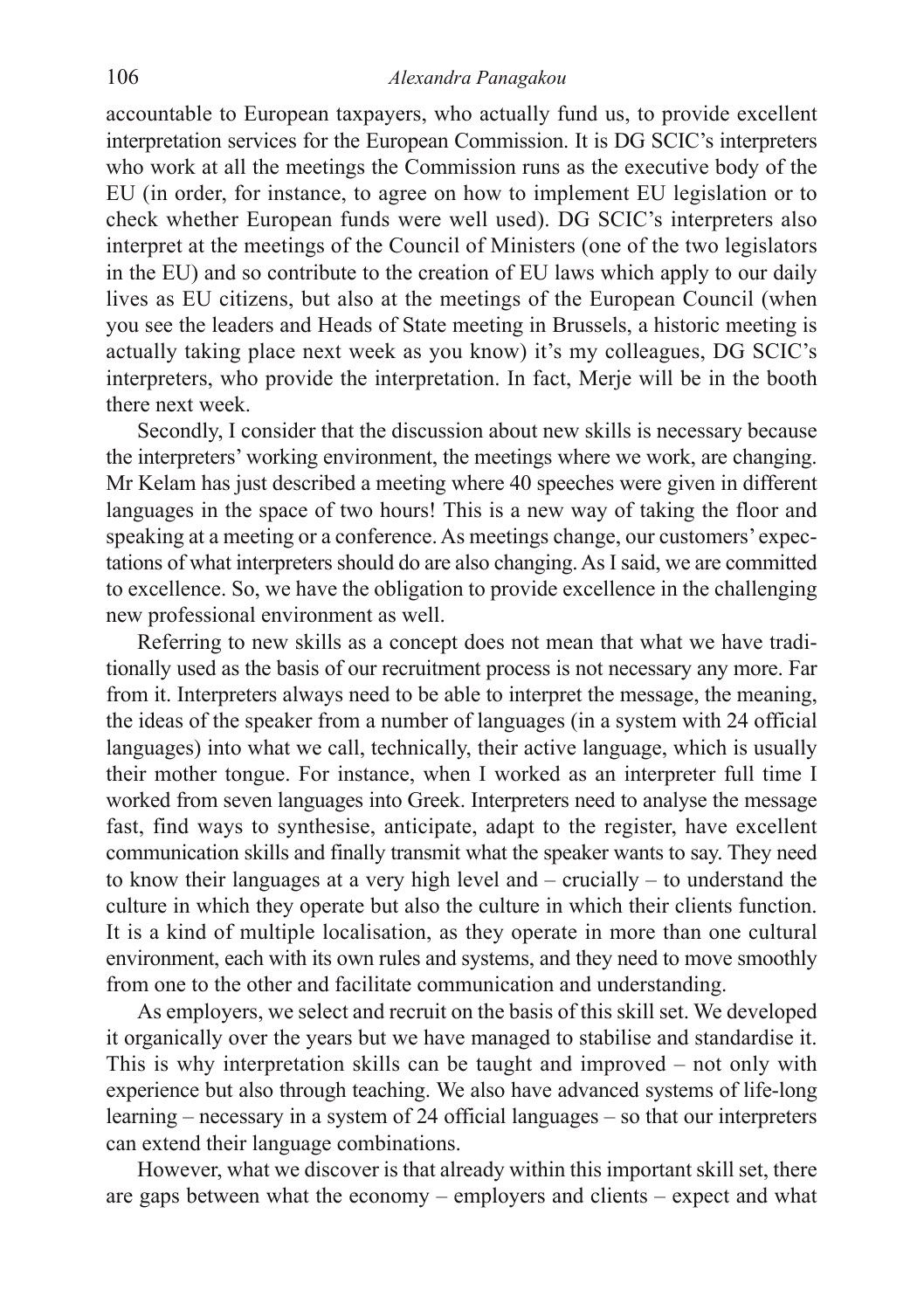young language graduates/professionals supply, such as gaps in their knowledge of passive languages at the required level, in their use of the active language and in general culture. I consider that it is in our common interest to understand why these gaps exist and what can be done so that young language professionals are closer to the level demanded by the economy. Possible paths to explore include methods to strengthen the correct use of the mother tongue, enhancing the study of foreign languages to deepen knowledge by integrating cultural elements and, possibly, some specialised study in the foreign language, such as in economics, law, or administrative procedures etc. Our young recruits should have a good understanding of how language is used at various registers. In other words, we have to ensure that when training for the profession they are aware of and are ready to deal with the communicative power of language.

Going a step further, I would like to address how the new skill set, which is outlined on the horizon, is generated by changes in the working environment. We are all, interpreters included, moving into a globalised world where – at least as far as international conferences are concerned – there is a trend for English to dominate as a lingua franca. The issue will not disappear after Brexit as English will remain an official EU language. This does not make interpretation superfluous, quite the opposite. For various reasons, both practical and more theoretical in nature, such as the need for excellent communication but also accessibility for all citizens regardless of their linguistic skills in foreign languages, transparency and – finally and importantly in the political context, democratic legitimacy – interpretation is necessary. But the economy asks for what I call "polyvalent interpreters". This is a general term – and a loan from French – to mean interpreters who can interpret equally well into a second active language, into their "retour" language, as we say in the professional jargon. To paraphrase Umberto Eco, if translation is the language of Europe, then the European language of interpretation is the "retour". Depending on the market where an interpreter operates, this "retour" language should be one of the so-called widely spoken languages, such as English, French, German or Spanish. But it can be – and should be – the language of the country when an interpreter works locally. This is an important – I would even say indispensable – requirement for interpretation in other settings, apart from conferences. In Public Service Interpreting, at the courts for legal interpreting and in health care, interpreters usually provide bidirectional interpreting between languages A and B. These are forms of interpreting which are becoming increasingly professionalised and where training at universities which train interpreters is starting to boom. The way in which these language professionals study their two languages before they become interpreters and bring them to the required level is, in my opinion, an important area of research.

Still, in the area of conference interpreting, we would also need more interpreters with a good second active language. This is a kind of revolution in the EU Institutions which have operated on the basis of working into the mother tongue.